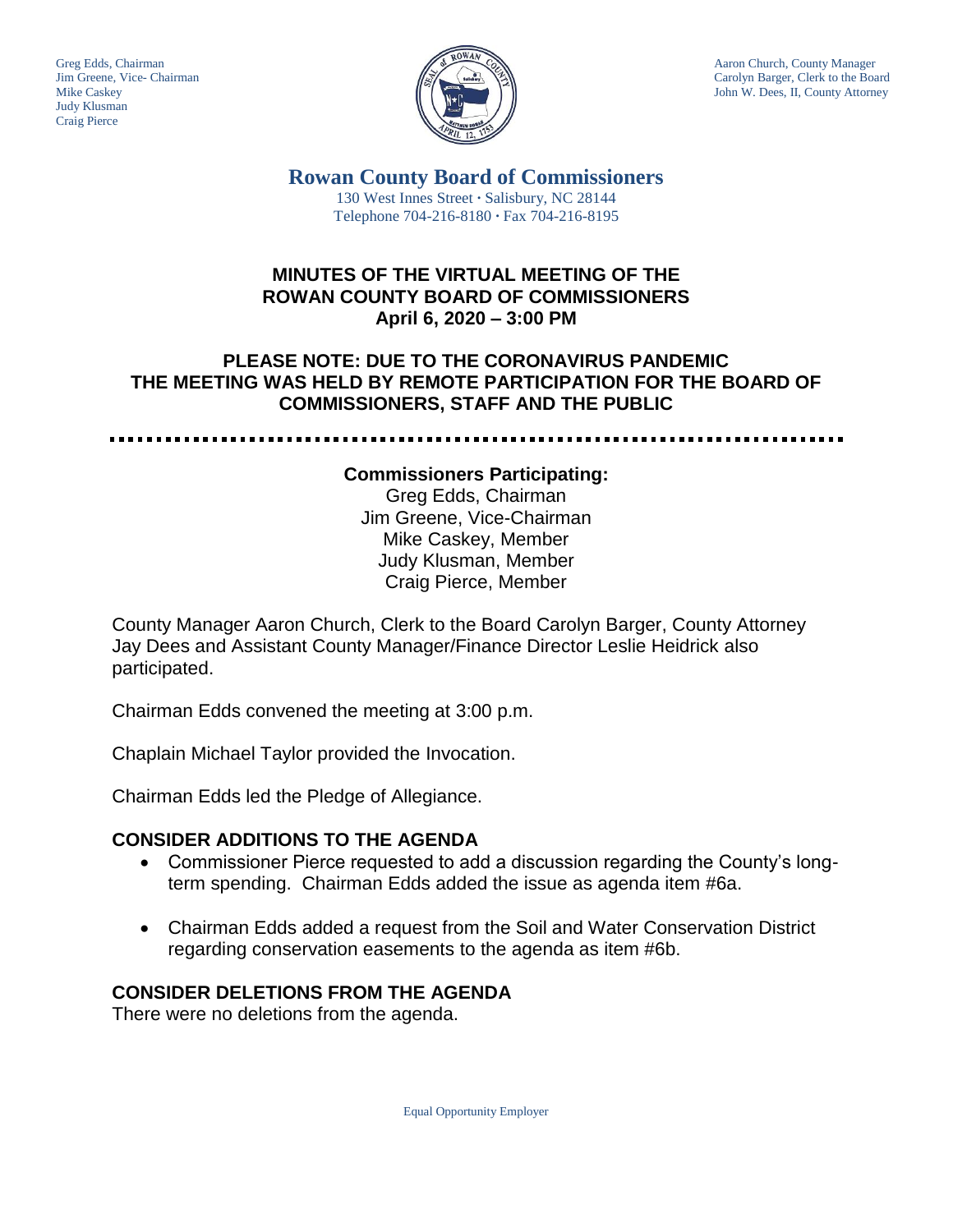#### **CONSIDER APPROVAL OF THE AGENDA**

Commissioner Pierce moved, Commissioner Greene seconded and the vote to approve the agenda passed unanimously.

#### **CONSIDER APPROVAL OF THE MINUTES**

Commissioner Pierce moved, Commissioner Greene seconded and the vote to approve the minutes of the March 16, 2020 Commission Meeting passed unanimously.

#### **1. CONSIDER APPROVAL OF CONSENT AGENDA**

Commissioner Klusman moved approval of the Consent Agenda. The motion was seconded by Commissioner Pierce and passed unanimously.

The Consent Agenda consisted of the following:

- A. Request for Public Hearing for 'Project Gauge'
- B. Amendment to Pretrial Release Guidelines
- C. COVID-19 Relief Fund, OCOC
- D. The Grand On Julian, LLC Tax Interest Waiver
- E. Resolution Certifying Results of 2020 Community College Bond Referendum

WHEREAS**,** the Board of Commissioners (the "Board") of the County of Rowan, North Carolina, (the "County") desires to certify and declare the results of the referendum held March 3, 2020;

NOW THEREFORE, the Board for the County, meeting in regular session on April 6, 2020, does the following:

BE IT RESOLVED BY THE BOARD OF COMMISSIONERS FOR THE COUNTY OF ROWAN, NORTH CAROLINA, as follows:

1. The Board hereby certifies and declares the result of the referendum held on March 3, 2020, with respect to the proposed \$45,000,000 General Obligation Bonds, to be 14,356 votes "For" approval of the Bond Order and 10,742 votes "Against" approval of the Bond Order.

2. The affirmative votes of a majority of those voting having been received, the Board hereby certifies and declares that the Bond Order entitled "**BOND ORDER AUTHORIZING THE ISSUANCE OF GENERAL OBLIGATION BONDS OF THE COUNTY OF ROWAN IN THE MAXIMUM AGGREGATE PRINCIPAL AMOUNT OF \$45,000,000 FOR THE PURPOSE OF FINANCING, IN PART, THE ACQUISITION, CONSTRUCTION, INSTALLATION, RENOVATION AND EQUIPPING OF EDUCATIONAL FACILITIES OF ROWAN-CABARRUS COMMUNITY COLLEGE**" is now in effect.

3. The Clerk to this Board shall cause the statement, in substantially the form hereto attached as Exhibit A, to be published in the *Salisbury Post* and filed in the Clerk's Office.

4. This resolution shall take effect immediately.

Duly adopted this 6<sup>th</sup> day of April, 2020 while in regular session.

- F. Easter Creek Subordination Agreement
- G. Request From TDA For Deferral and One (1) Year Extension of Railwalk Pavilion Interlocal Agreement
- H. Centralina Workforce Development Consortium Articles of Association and Agreement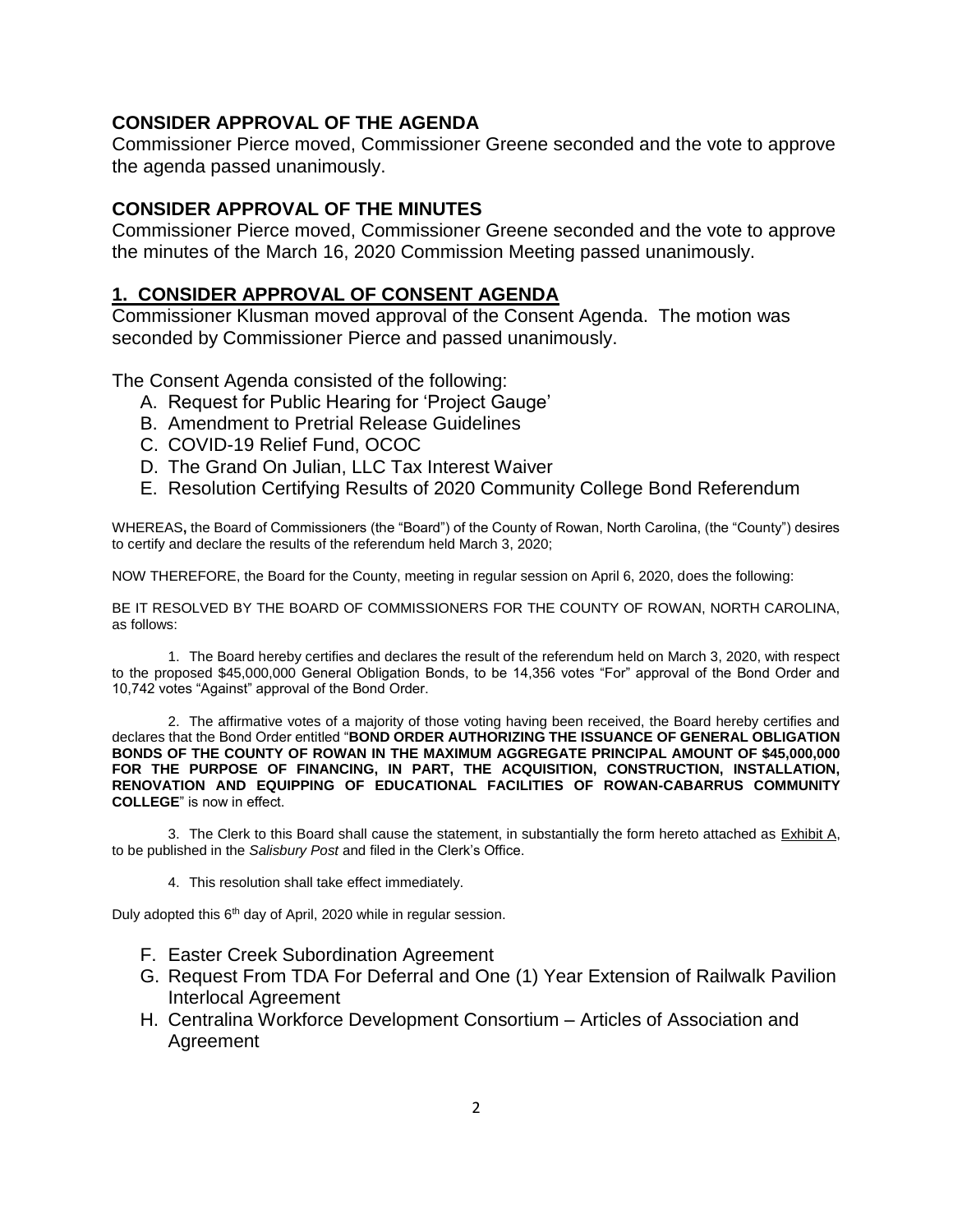# **2. PUBLIC COMMENT PERIOD**

Chairman Edds opened the Public Comment Period to entertain comments from any citizens who had submitted a request to address the Board via electronic means. With no one wishing to provide comments, Chairman Edds closed the Public Comment Period.

## **3. PUBLIC HEARING: GROUND MOUNTED SOLAR ENERGY SYSTEM MORATORIUM EXTENSION**

Via remote participation, Planning Director Ed Muire stated the Commissioners had enacted a six (6) month moratorium on the creation or expansion of any new ground mounted solar energy system in the County's planning jurisdiction, beginning October 7, 2019 and terminating April 7, 2020.

During the moratorium, the Planning Board conducted research and received input from a variety of sources related to the solar industry resulting in the ZTA 02-19 proposed text amendments. These recommended amendments were presented to the Commissioners during the March 2, 2020 meeting. Based on feedback from the solar industry and questions from the Commissioners and the Planning Board, the Board of Commissioners stated its intention to extend the moratorium by at least four (4) additional months.

Based on the current state of affairs, Mr. Muire said Staff had prepared a moratorium extension ordinance with options for a 4, 5, or 6-month duration.

Commissioner Pierce asked if the Board could extend the moratorium for an additional six (6) months if the Board felt the extra time was needed. Mr. Muire felt it could be possible for another extension due to the Board holding its' meetings via remote participation (due to the Coronavirus Pandemic), and the fact that both citizens and solar industry representatives were in favor of the Commissioners taking an extended look at proposed text. Mr. Muire also said in the event the Planning Board could not meet, it would be highly likely and reasonable for the Commissioners to consider extending the moratorium in another few months.

Commissioner Pierce asked if there had been any conversations with companies wishing to locate a solar farm in Rowan County. Mr. Muire said the way the moratorium was structured, Staff was not accepting any new applications. With that said and based on comments received, Mr. Muire thought there were applications ready for submission either to the Utility Commission or to the County for consideration.

Chairman Edds said the moratorium had been implemented by the Commissioners. The Planning Board had submitted a series of recommendations. The Commissioners had questions and therefore the Commissioners wished to provide the Planning Board additional time to work on the text by for another six (6) months. In order to extend the moratorium, the Commissioners needed to hold a public hearing regarding the extension.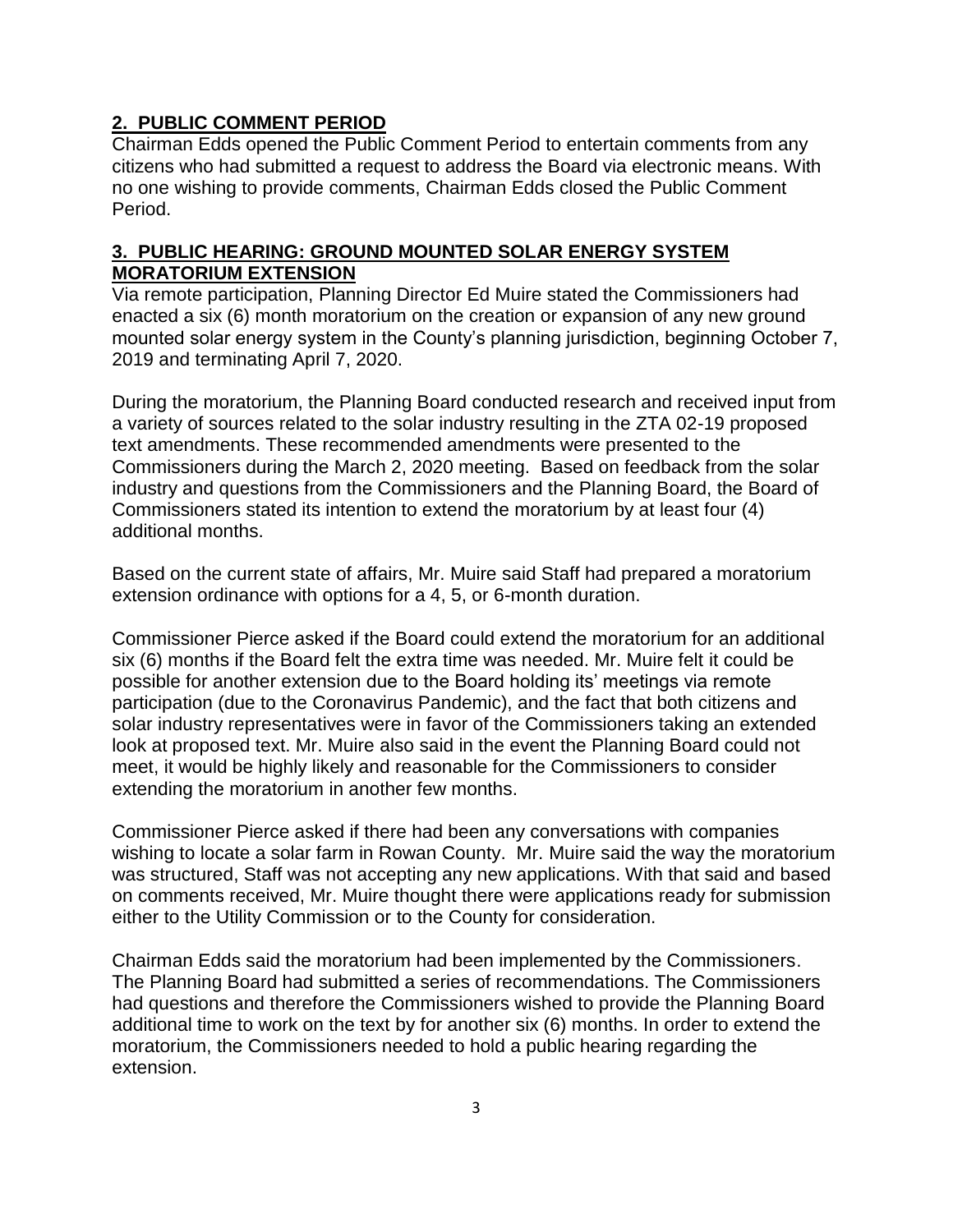Chairman Edds opened the public hearing to receive input from those wishing to address the Board regarding the Ground Mounted Solar Energy System Moratorium Extension. With no callers wishing to address the Board, Chairman Edds asked Mr. Muire to enter into the record, the emails that had been submitted for the public hearing.

Mr. Muire explained that due to the current situation (Coronavirus Pandemic), an email account had been created on March 25, 2020 with notice of the public hearing being provided to those who had shown interest in the solar moratorium. Mr. Muire said the comments were accepted through noon today (April 6, 2020) and a total of six (6) emails had been received.

The following individuals provided comments as follows:

- 1. Rebecca Cheatham, Project Developer for Birdseye Renewable Energy, supported extending the solar moratorium.
- 2. Laura Kruchkow was not against the solar industry but opposed to deforestation and in favor of standards for decommissioning, maintenance and testing of soil to ensure no leaching came from the panels.
- 3. Marie Howell supported extending the solar moratorium.
- 4. Mark, Director of Project Development for First Solar, supported extending the solar moratorium.
- 5. Jackie Ray and Kathy Stirewalt Webb supported extending the solar moratorium.
- 6. Kathy Webb supported extending the solar moratorium.

With no further input, Chairman Edds closed the public hearing.

Commissioner Klusman moved to extend the Ground Mounted Solar Energy System Moratorium for six (6) months. The motion was seconded by Commissioner Pierce and passed unanimously.

## **4. PUBLIC HEARING FOR PROPOSED TEXT AMENDMENTS TO ROWAN COUNTY PERSONNEL ORDINANCE (MILITARY LEAVE)**

Commissioner Mike Caskey discussed the request for the Board to consider extending the number of hours granted to employees for military training leave per year. The Personnel Ordinance currently granted ten (10) days of military leave. Commissioner Caskey, also a member of the National Guard, stated any changes to the Ordinance would not affect him; however, the County did have approximately five (5) or six (6) employees in the military reserves.

With regards to military leave Commissioner Caskey explained that most people who have Monday through Friday jobs were not affected as much as those who work rotating shifts, such as EMS employees and deputies. Commissioner Caskey said those who work rotating shifts have to end up using vacation leave for reserve training and he would like to see the County increase the leave from ten (10) days to seventeen (17) days.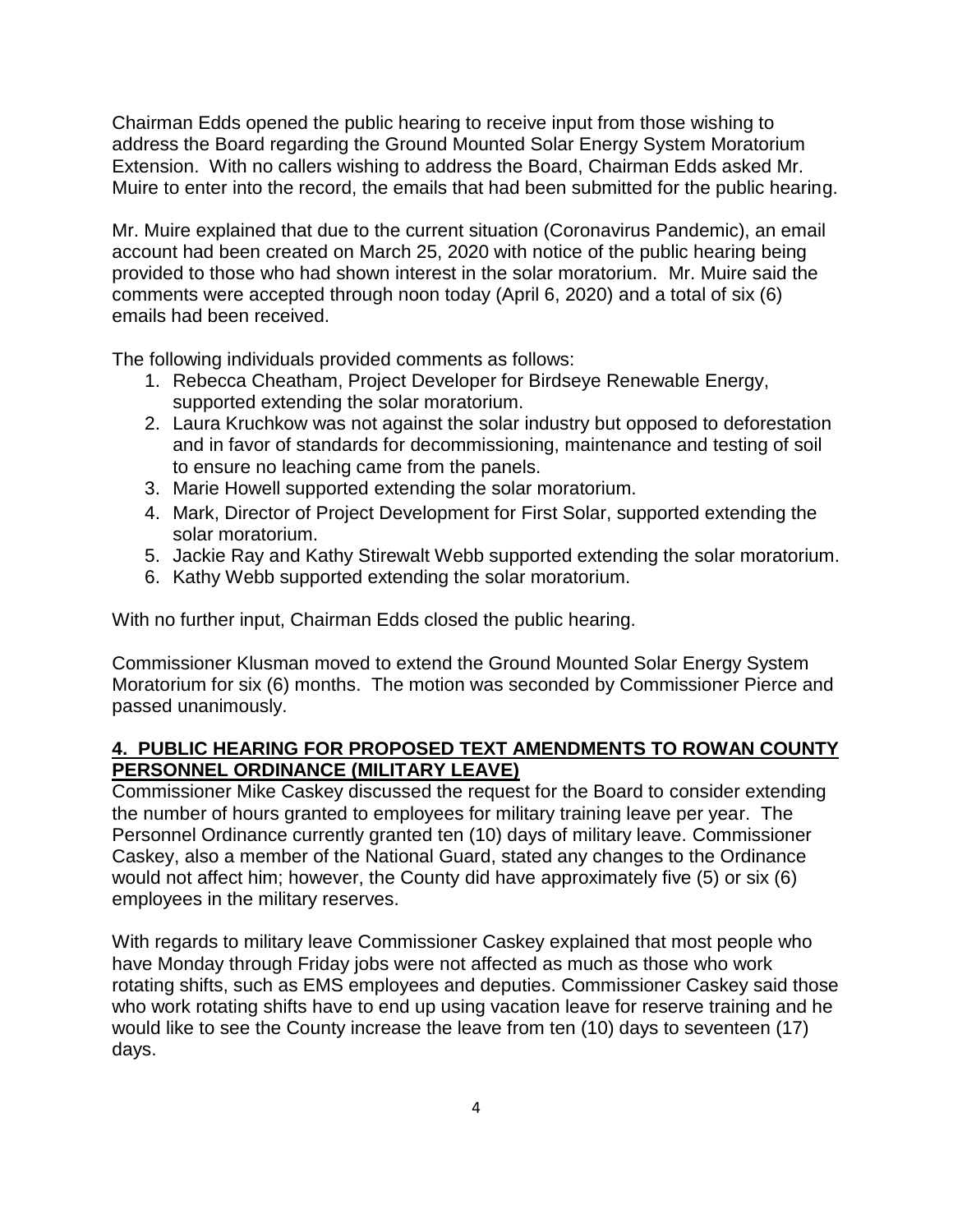Commissioner Caskey continued by saying there are twenty-four (24) drills (2 per month) in a year and there are also two (2) weeks of training during the year. Commissioner Caskey said training requires roughly thirty (30) days per year.

Commissioner Caskey, also a Charlotte Mecklenburg Police Officer, said he personally ended up using about three (3) weeks of vacation on his job when he was out for National Guard training. Commissioner Caskey said the extra days would help those in the reserves get more rest and sleep when the training drills fall back-to-back with their regular jobs.

Commissioner Greene commented that the Army Reserves are a branch of the federal government and National Guard was a branch of the State of North Carolina. Commissioner Greene stated either branch could be called up, as they currently were (assisting with the COVID-19 Pandemic) and he would like to support the initiative Commissioner Caskey had brought forward. Commissioner Greene said the employees have to use vacation leave for the training and had no time left for their families. Commissioner Greene said military service was already a commitment for those families to help those who are keeping us safe.

An email account had been established for the purpose of allowing the public to submit comments to the Clerk to the Board for this public hearing. The Clerk confirmed to the Chairman that no emails had been received.

Chairman Edds then opened the public hearing to receive input from any callers who were participating in the meeting. It was noted there were eight (8) individuals listening to the meeting; however, with no one wishing to speak, Chairman Edds closed the public hearing.

Commissioner Caskey moved to change the County's military training day allotment to For employees to seventeen (17) days per year and the change would be effective immediately. The motion was seconded by Commissioner Pierce and passed unanimously.

## **5. LITTER REPORT**

Chairman Edds reported that Environmental Management Staff had removed 10,285 pounds of debris from the rowan County roadsides from the period beginning Monday, March 16, 2020 and ending Friday, March 27, 2020

Chairman Edds appealed to the public to stop littering across the County as it was a cost to the taxpayers.

Commissioner Klusman commented that she would like to hear from the organizations that had adopted areas for litter pickup.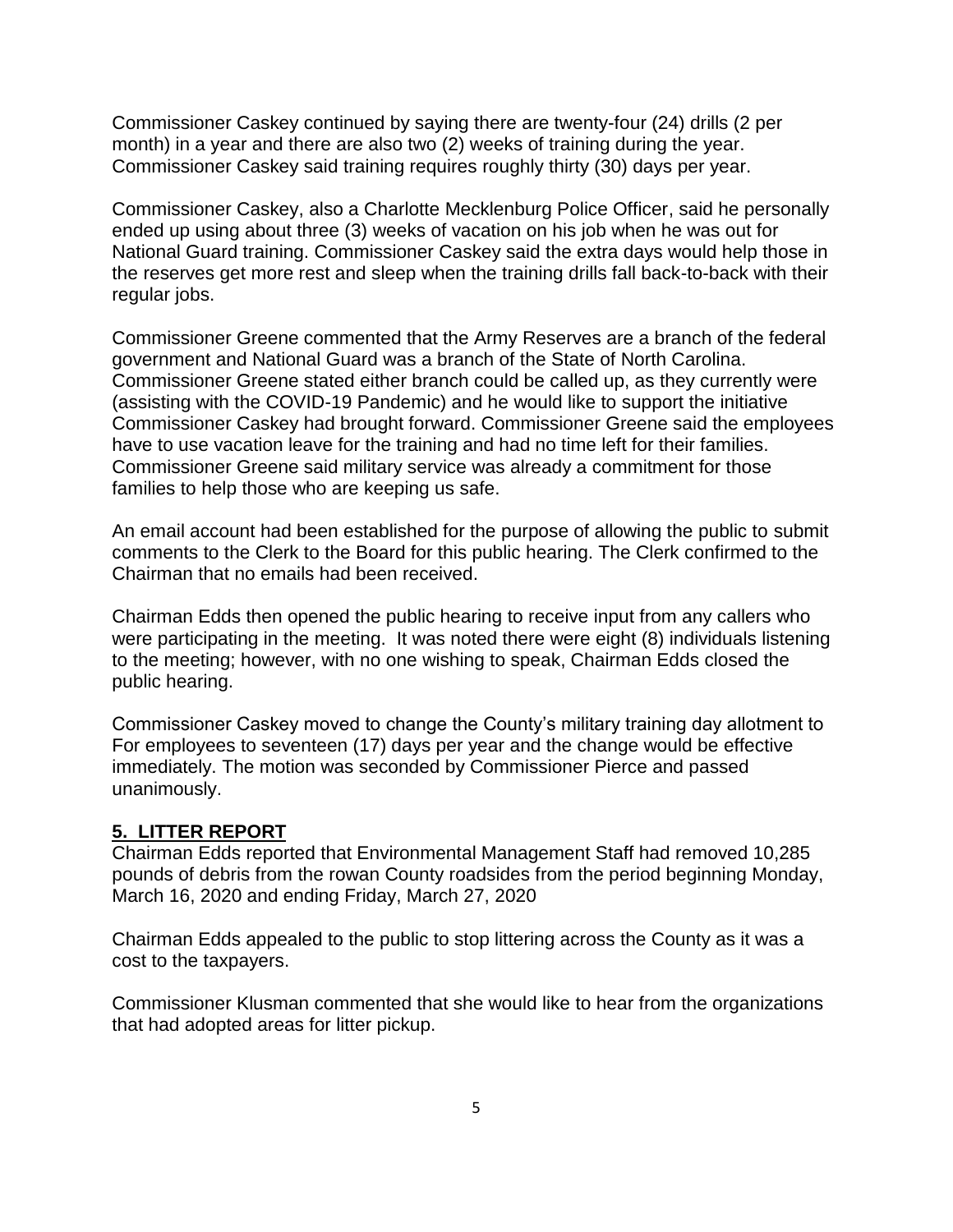# **6. CONSIDER APPROVAL OF BUDGET AMENDMENTS**

Finance Director Leslie Heidrick presented the following budget amendments for the Board's consideration:

- Finance To recognize the receipt of the PEG Grant for providing public, education and/or governmental access (PEG) channels from the North Carolina department of Revenue - \$27,778
- Rowan Transit To adjust FY 20 ROAP revenues and expenditures to reflect revised State allocations. Increase 5307 Grant Municipal Contributions due to per mile rate increase from new contract - \$56,232
- Finance To increase Salisbury ADA transportation revenue and expense due to the increase in rate per mile charged - \$22,000
- Finance To increase Medicaid transportation revenue and expense due to the increase in rate per mile charged - \$125,000
- Sheriff Recognize excess revenue in Deputy Escort Account and budget to the vehicle supplies account - \$5,000
- Sheriff Recognize excess revenue in the School Resource Reimbursement Account and budget to expense accounts that have an obvious shortfall - \$28,334
- Social Services For additional LIEAP funds received as a result of a state-wide reallocation. Expenditures and revenues must be revised based on the new Funding Authorization - \$15,884
- Library The Library received additional revenue for unrestricted gifts. Requested to move this revenue to the expense account - \$4,740
- Finance To budget additional NC911 PSAP revenue \$135,686
- Fire Districts Increase budget to cover Fire Districts' tax turnover for the rest of the fiscal year - \$442,000

Commissioner Pierce moved approval of the budget amendments as presented. The motion was seconded by Commissioner Greene and passed unanimously.

# **ADDITIONS**

# **6a. DISCUSSION REGARDING ROWAN COUNTY'S LONG-TERM CAPITAL SPENDING**

Commissioner Pierce said he had been contacted by numerous citizens inquiring about the County's plans for long-term spending during the current economic conditions (COVID-19 Pandemic). Commissioner Pierce said it would be good for the community to know what the plans were during a time when people were unemployed and under Executive Orders to remain at home (unless essential personnel).

Commissioner Pierce said some of the concerns were particularly related to the bond issue for Rowan-Cabarrus Community College. Commissioner Pierce said the economy was in an entirely different state when the bond had been passed versus the current conditions. Commissioner Pierce said people were concerned as to whether the County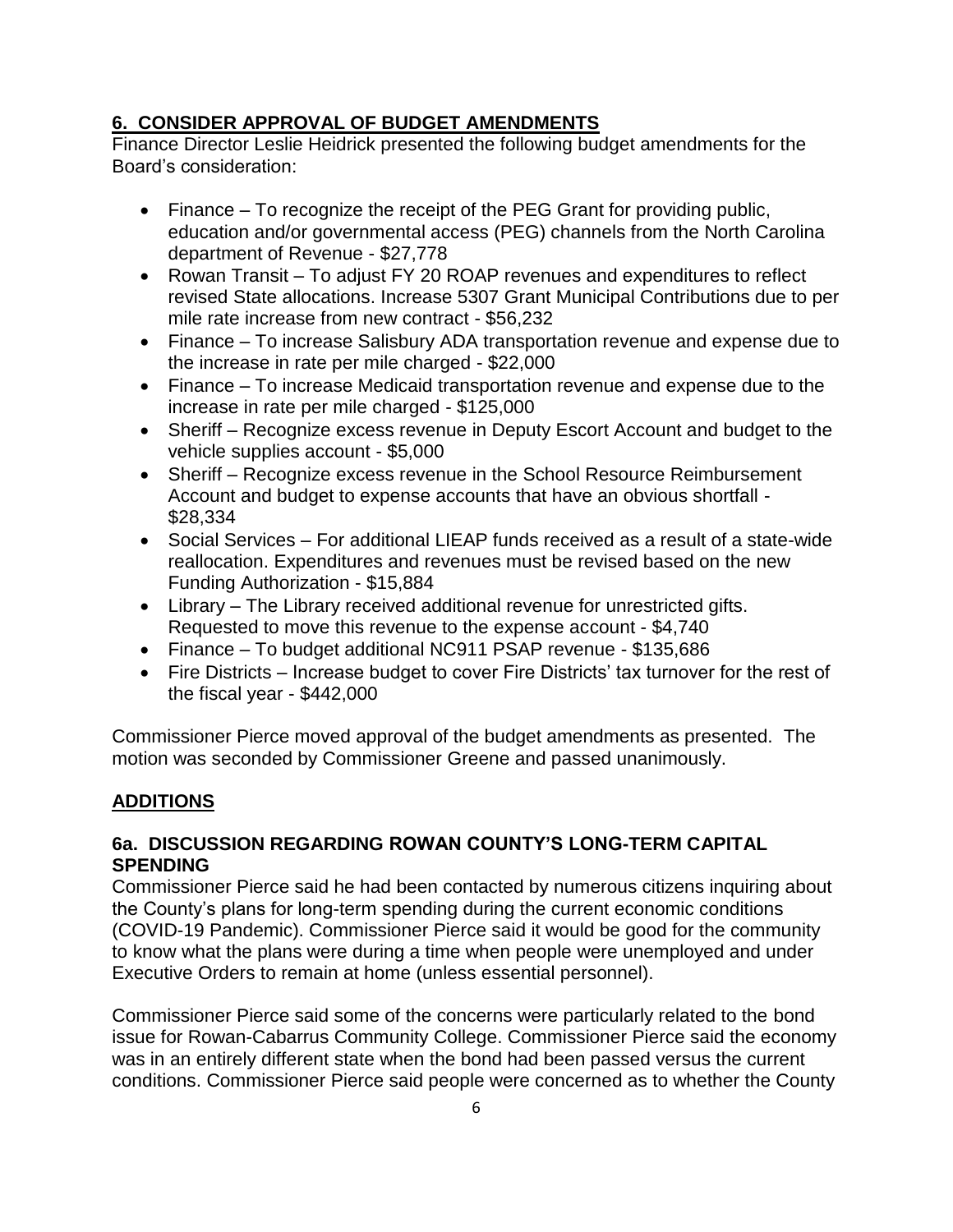would raise taxes and borrow money to pay for the bond during the difficult time. Commissioner Pierce did not feel anyone on the Board wanted to move forward on a bond that had been approved thirty (30) days ago. Commissioner Pierce felt it more critical than ever before for the Board to be fiscally responsible and hold off on projects until recovery was taking place in the economy.

Chairman Edds said he had verified with the Assistant County Manager/Finance Director, Leslie Heidrick, there were no items the County was committed to that it could not back away from. Chairman Edds continued by saying he had talked with Dr. Spalding, President of RCCC, and she did not plan to come to the Board to ask for the bond dollars. Chairman Edds said even if the COVID-19 Pandemic had not occurred, the natural event was probably two (2) years away. Chairman Edds said Dr. Spalding indicated RCCC would move forward with design work and rather than ask the County for the \$150,000, RCCC would probably pay for the design work.

Commissioner Klusman said the comments were good news as she felt the County's budget would be in dire straits in the coming year.

Chairman Edds was of the same mind as Commissioners Pierce and Klusman and was not in favor of pursuing any long-term projects at this time.

Commissioner Klusman asked if conversations had been held with the K-12 school district. Chairman Edds said it was his intention to reach out to Rowan-Salisbury School System (RSSS) Superintendent Dr. Lynn Moody, and Kevin Jones, Chairman of the Board of Education. Chairman Edds said he felt their response would be as equally understanding.

Commissioner Greene said he did not foresee any project where the County might want to spend millions right now. Commissioner Greene added there might be a project where the County wished to spend \$100,000 for the design of buildings, etc. and he did not want to tie the County's hands. Commissioner Greene said he had faith in the Commissioners and felt the Board did not need to tie its' hands and lock down the Board.

Commissioner Pierce added the intent was not to tie the Board's hands but to hold a conversation to reassure the public during this time.

Chairman Edds and Commissioner Klusman agreed with Commissioner Pierce. Chairman Edds said the County was in great shape financially and the Board did not want to create a bad financial scenario for the County.

Commissioner Caskey agreed and said the Commissioners had to do what was best based on the economy and put the brakes on everything right now. Commissioner Caskey said it was a good time to re-evaluate some issues. Commissioner Caskey mentioned how employees had been working from home during the Pandemic and said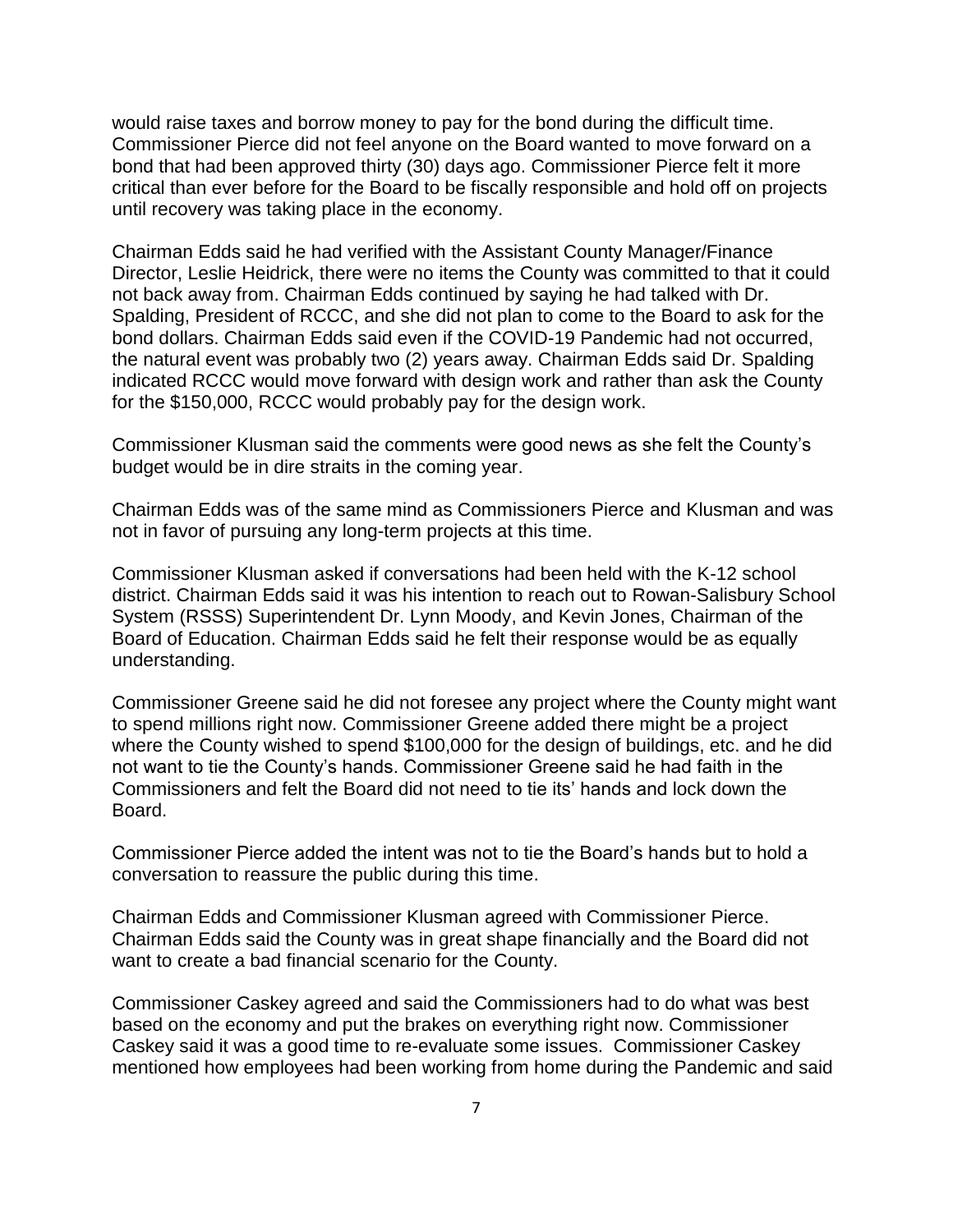he would like to see some data as to how the arrangement had worked out. Commissioner Caskey said there was a possibility of reducing some space, even towards what had been planned for renovations at West End Plaza. Commissioner Caskey wondered if the Pandemic was a 100-year incident or whether it was something that would start popping up every few years. Commissioner Caskey said the County could think about allowing employees to start working from home.

Commissioner Greene did not feel the County would be in a long-term slump; however, he did feel the County may have some struggles for around six (6) months to a year once the Pandemic situation was past.

Ms. Hedrick discussed two (2) separate financings the Finance Department had been working on for the current budget, both of which she considered to be small financings. The first was to finance the 2020 vehicles, most of which had been purchased. Ms. Heidrick said it had been the County's practice to finance vehicles over a three-year term. The loan amount for the vehicles was \$1 million.

Ms. Heidrick said the second financing was for two (2) purposes, \$1 million for Kannapolis City Schools (KCS) and the other part of the financing was for \$600,000 for Dan Nicholas Park (DNP) concession stand. Ms. Heidrick said she did not know the Board's feelings about the concession stand but she did recommend proceeding with the vehicles. Ms. Heidrick said she knew KCS was counting on the money this year. Ms. Heidrick said KCS was doing a Career Technical Education Building last year and the County had given them money for the project. Ms. Heidrick said the financing was to complete the project and to also perform some repairs. The largest portion of the funds was to purchase technology for students and teachers like Rowan-Salisbury School System had done.

The Commissioners agreed it would be prudent to follow up what on what the County had committed to KCS, especially with the growth in the Kannapolis area.

Chairman Edds said the only question now was the DNP project and he asked how far along the project was. Commissioner Greene responded the drawings were done and the project was to the point to let the bids in the near future.

Ms. Hedrick said the bids had not been received so the Board had not yet voted on that portion of the project.

Commissioner Pierce agreed with Commissioner Greene in that some projects already in the works should proceed. Commissioner Pierce said he would like to allow the bids to come in and the Board could decide based on what was happening in the County at that time.

Commissioner Klusman asked if the \$600,000 for improvements would be borrowed and Ms. Heidrick said yes. The budget was \$825,000 and included the architectural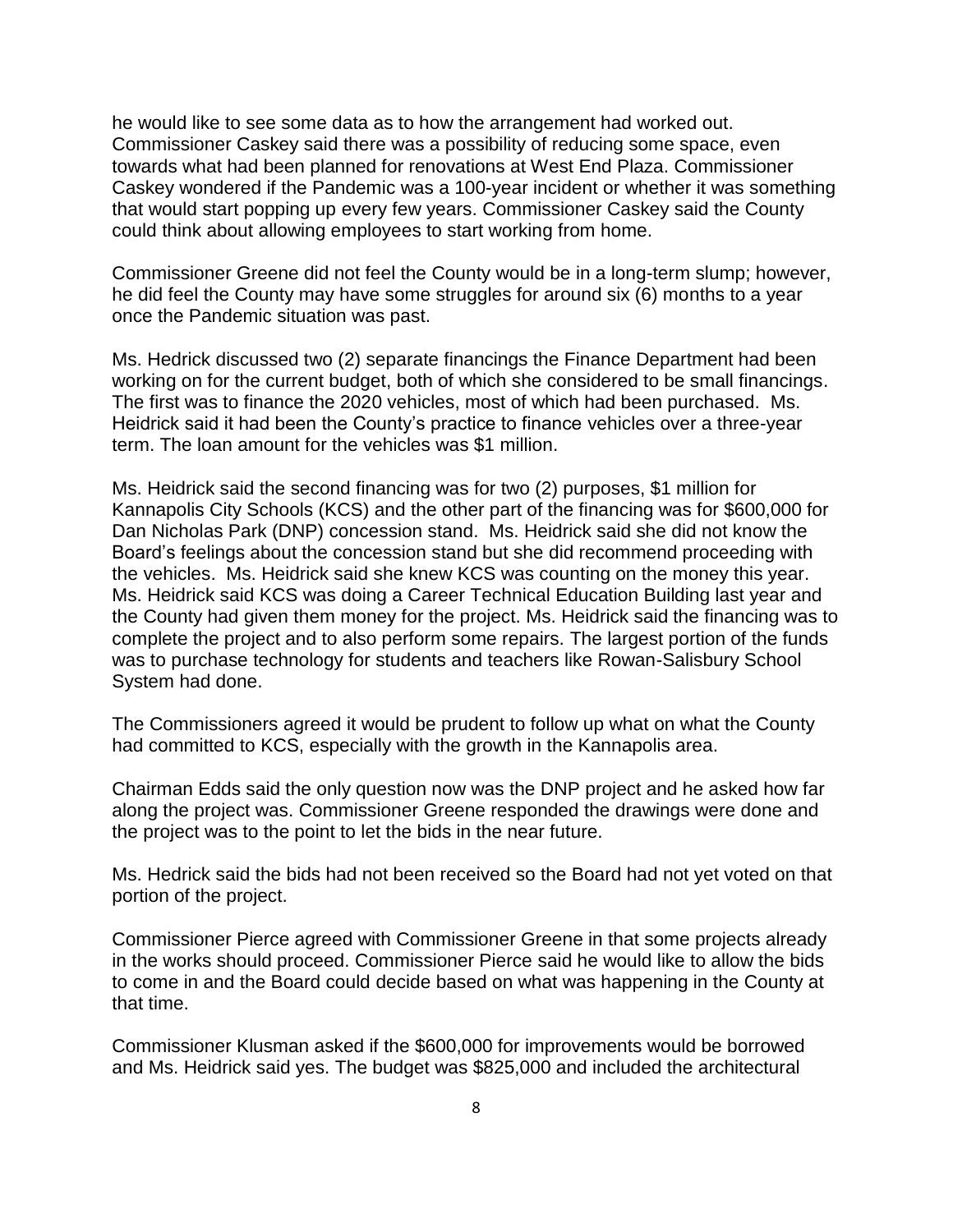drawings. Ms. Heidrick said the Finance Department would release the Request for Proposals to get the numbers and then have the banks provide quotes for two (2) different figures. The figures would be \$1.6 million for both projects and \$1 million for just KCS and the Board could decide which direction to take. Ms. Heidrick anticipated receiving great interest rates at this time.

#### **6b. CONSERVATION EASEMENTS**

Chris Sloop, Rowan Soil and Water (S&W) Conservation District Director, stated the S&W had been approached by two (2) different land owners to pursue applications for conservation easements on their farmland. Mr. Sloop said S&W would leverage two (2) funding sources – the North Carolina Department of Agriculture Agricultural Development and Farmland Preservation Trust Fund (NCDA) and also the Natural Resource Conservation Service Agricultural Land Easements (NRCS) – for the easements. Mr. Sloop said the landowners wished to pursue the grant funds to put their farms under conservation easement. Mr. Sloop said the funds would be used to purchase development rights on the lands and the lands would remain as farmland and never be able to be developed. Mr. Sloop said the landowners would have to follow a fairly stringent conservation plan to ensure they were doing the right things on their land to make sure it was productive in perpetuity. Both farms were located in western Rowan County; one totaled approximately 200 acres and the other totaled approximately 150 acres.

If granted contracts on these easements from both funding sources, the funds would flow through the Rowan County Finance Department to purchase the development rights to the properties. Mr. Sloop said the request was essentially seeking permission to use the County's federal identification number and DUN number. The County would hold the easement rights with Rowan S&W acting as the enforcement authority as an arm of local government. County support was required for each new application. The request also included the legal support from the County Attorney in closing the easements and in the future should the easements ever be challenged in court.

The deadline to apply for the federal funds was four (4) days away and Mr. Sloop said the next application process would be the following year.

Chairman Edds noted the information had only been provided to the Board an hour prior to the start of the meeting and the Commissioners had questions about the process.

A lengthy question and answer period ensued.

Chairman Edds moved to approve allowing Rowan County to be used to apply for the NCDA ADFPTF and NRCS ALE easements. The motion was seconded by Commissioner Greene.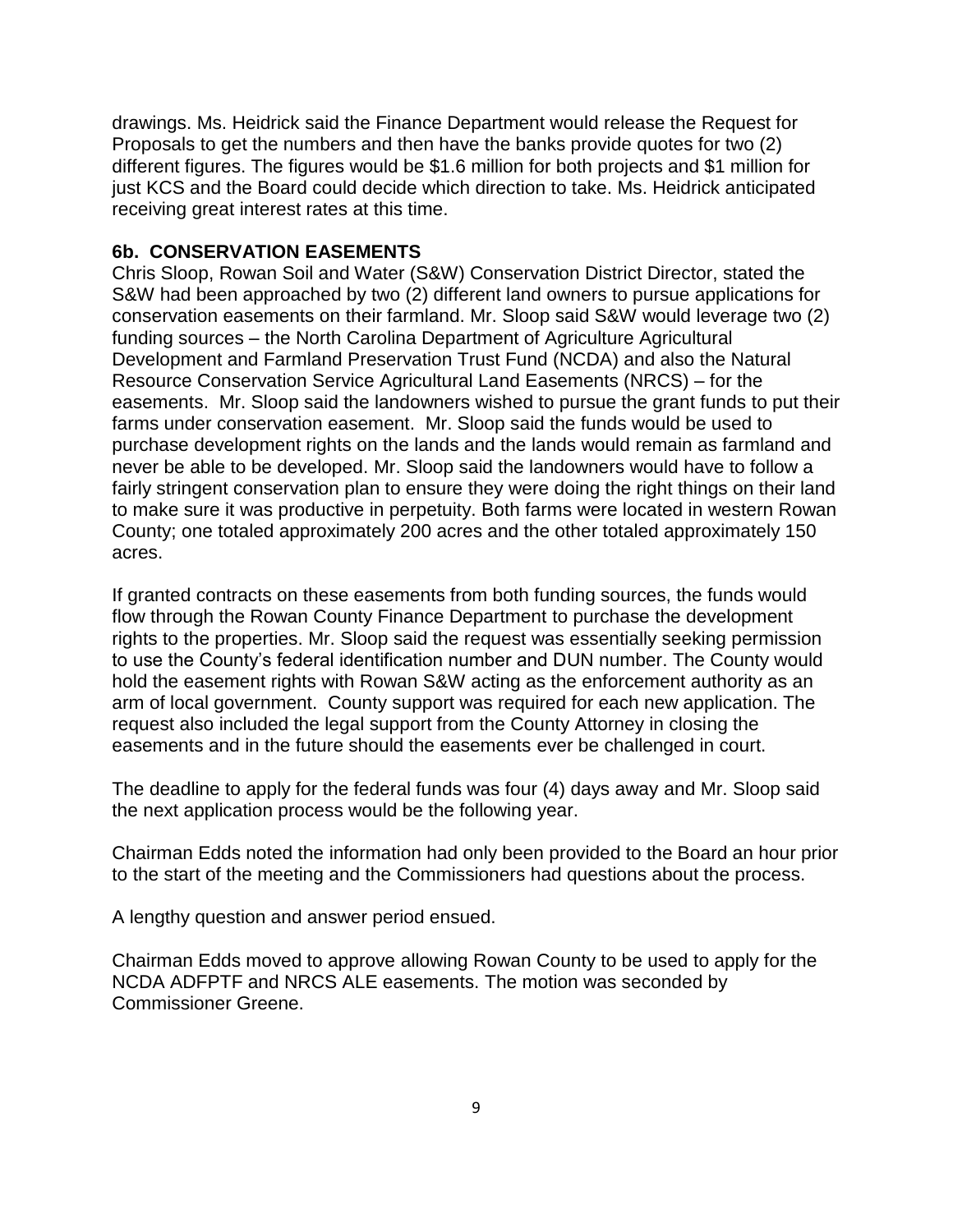Commissioner Klusman suggested the motion be amended to include allowing the use of the County's employer identification number with in-kind help through Mr. Sloop and the County Attorney.

Both Chairman Edds were agreeable to the suggestion and upon being put to a vote, the motion as amended passed unanimously.

# **7. CONSIDER APPROVAL OF BOARD APPOINTMENTS FRANKLIN VOLUNTEER FIRE DEPARTMENT FIRE COMMISSIONERS**

R. Mark Sokolowski applied for reappointment for a two (2) year term that will expire on April 30, 2022.

Gary Ingram and Mark Monroe applied for two seats that will become vacant on April 30, 2020. If approved, the terms for both would expire April 30, 2022.

Commissioner Pierce moved the reappointment of Mr. Sokolowski and the appointment of Mr. Ingram and Mr. Monroe. The motion was seconded by Commissioner Caskey and passed unanimously.

# **JUVENILE CRIME PREVENTION COUNCIL**

Stephen Johnson applied to fill the remainder of an open seat for the General Public on the Juvenile Crime Prevention Council. The term will expire June 30, 2020 at which time Mr. Johnson would be eligible to be considered for reappointment.

Commissioner Klusman moved the appointment of Mr. Johnson followed by a second from Commissioner Pierce. The motion carried unanimously.

## **NURSING HOME ADVISORY COMMITTEE**

Melissa Pierce submitted an application; however, she was not eligible for reappointment unless the Board considered waiving the term limits in the Resolution that governs the advisory board appointment process.

If approved, Ms. Pierce's term would expire February 28, 2023.

Commissioner Klusman moved to waive the term limits of Ms. Pierce. The motion was seconded by Commissioner Caskey and passed unanimously.

Commissioner Klusman moved to reappoint Ms. Pierce followed by a second from Commissioner Caskey. The motion carried unanimously.

## **ECONOMIC DEVELOPMENT COMMISSION**

Dari Caldwell and Denise Agner Hallett applied for reappointment. If approved, their terms would expire December 31, 2022.